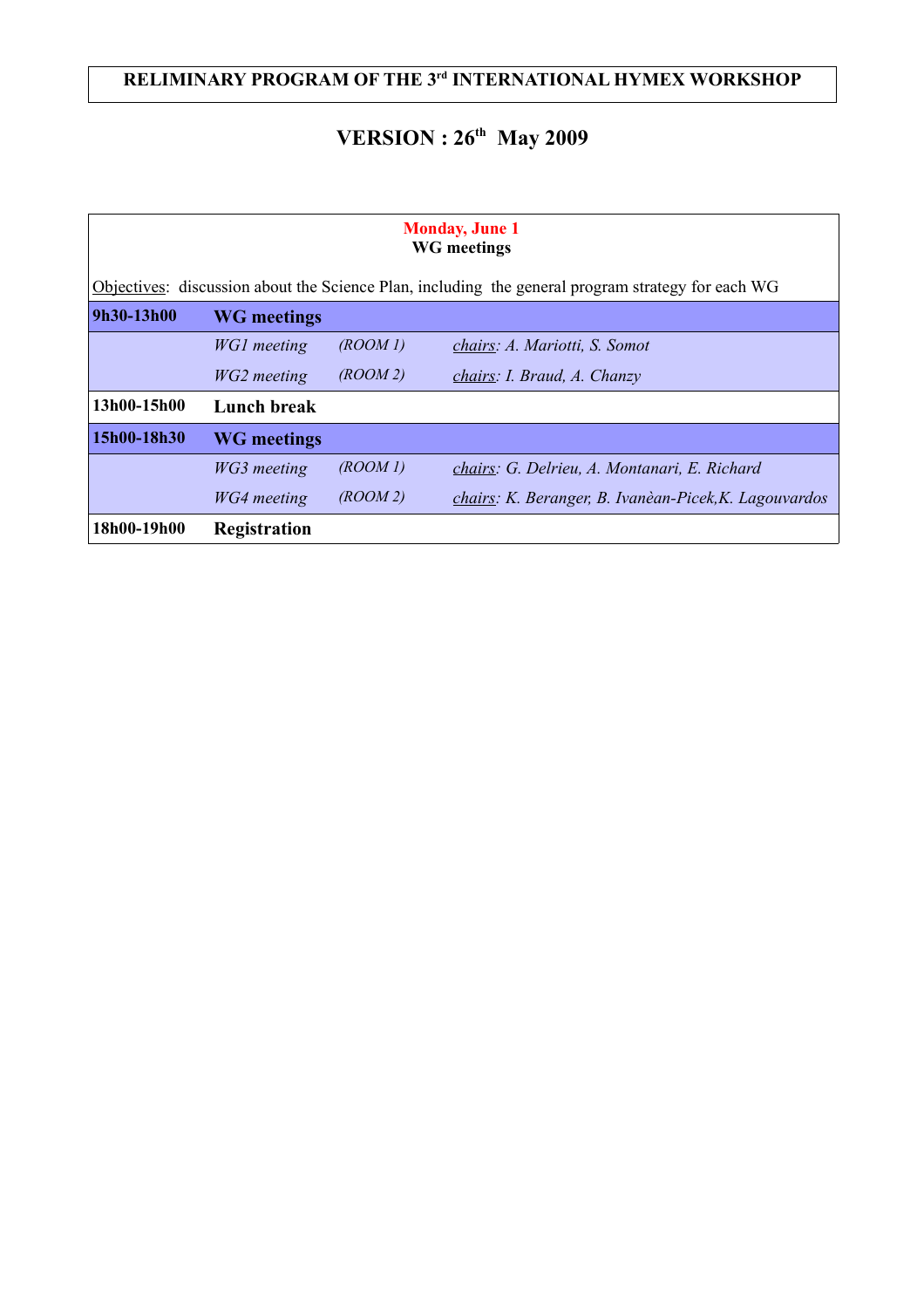#### **Tuesday, June 2**

Workshop objectives:

- Validation of the Science Plan of each WG
- Further elaboration of the program strategy
- Organisation and coordination of the Task teams and Task support for the implementation Plan

| 8h30-9h15   | Registration                                                                                             |                      |
|-------------|----------------------------------------------------------------------------------------------------------|----------------------|
| 9h15-10h00  | <b>Introduction</b>                                                                                      | (ROOM 1)             |
| 9h15-9h30   | Welcome<br>T. Chronis, D. Georgopoulos                                                                   |                      |
| 9h30-10h00  | Current state of HyMeX and Objectives of the workshop<br>P. Drobinski, V. Ducrocq, P. Lionello           |                      |
| 10h00-11h10 | <b>Presentation of the International Science Plan (ISP) (plenary session)</b><br>Chair: J. Freer         | $($ ROOM $1)$        |
| 10h00-10h35 | Mediterranean Sea water budget (WG1)<br>W. Ludwig, A. Mariotti, S. Somot                                 |                      |
| 10h35-11h10 | Hydrological continental cycle (WG2)<br>I. Braud, A. Chanzy, P. Viterbo                                  |                      |
| 11h10-11h30 | <b>Coffee break</b>                                                                                      |                      |
| 11h30-13h15 | <b>Presentation of the International Science Plan (ISP) (plenary session)</b><br>Chair: H. Wernli        | (ROOM 1)             |
| 11h30-12h05 | Heavy precipitation, flash-flooding and floods (WG3)<br>G. Delrieu, A. Montanari, E. Richard, R. Romero  |                      |
| 12h05-12h40 | Intense air-sea exchanges (WG4)<br>K. Béranger, C. Estournel, B. Ivavean-Picek, S. Josey, K. Lagouvardos |                      |
| 12h40-13h15 | Social Vulnerability and adaption capacity (WG5)<br>C. Lutoff, C. Llasat, E. Grunfest                    |                      |
| 13h15-15h00 | <b>Lunch break</b>                                                                                       |                      |
| 15h00-17h00 | Round table session #1 (parallel round-tables)                                                           |                      |
|             | Long-term hydrometeorological observatories over ocean (PS1a)<br>Chairs: M.-N. Bouin, K. Beranger        | $($ ROOM $2)$        |
|             | SOP-EOP sites and supersites (PS1b)<br>Chairs: E. Anagostou, V. Ducrocq, D. Lambert                      | $($ <i>ROOM</i> $1)$ |
|             | Multiscale modelling of the continental surfaces (PS1c)<br>Chairs: I. Braud, M. Patarcic                 | $($ ROOM 3 $)$       |
| 17h00-18h30 | Poster session with coffee and tea                                                                       |                      |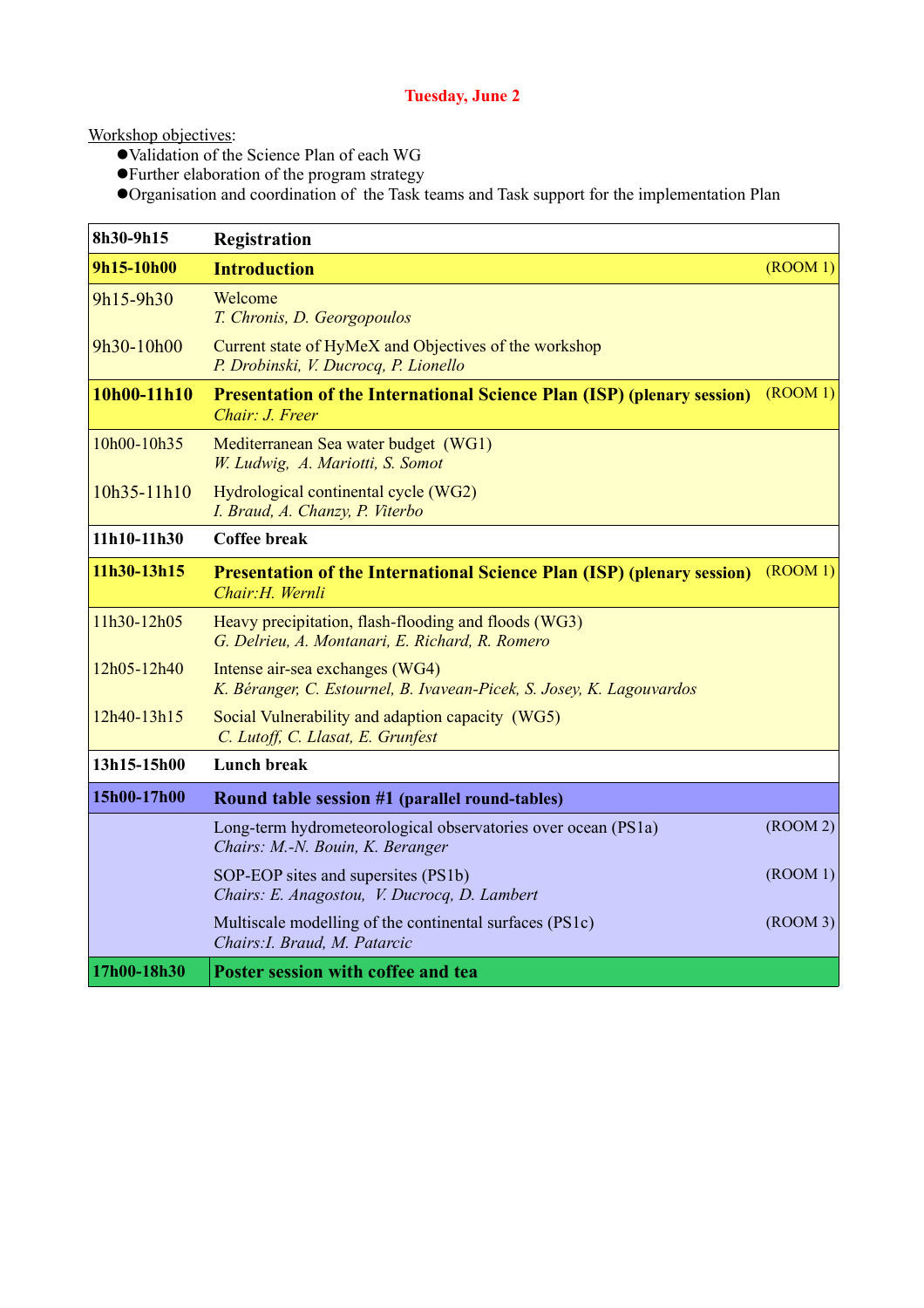#### **Wednesday, June 3**

| 8h30-12h30               | <b>HyMeX- MEDCLIVAR session</b>                                                                                                                                                                    |                      |
|--------------------------|----------------------------------------------------------------------------------------------------------------------------------------------------------------------------------------------------|----------------------|
| 8h30-9h10                | <b>Modelling the long-term water cycle (plenary session)</b><br>Chair: C. Uvo                                                                                                                      | $($ ROOM 1 $)$       |
| 8h30-8h50                | A Regional Earth System model for the Mediterranean basin: the CIRCE experience.<br>P. Ruti and the Protheus group                                                                                 |                      |
| 8h50-9h10                | Modelling the continental hydrological cycle<br>J.C. Calvet                                                                                                                                        |                      |
|                          | 9h10-10h10 Observation networks and products for LOP-EOP (plenary session)                                                                                                                         | $($ ROOM $1)$        |
| 9h10-9h30                | The HYDRATE network of hydrometeorological observatories: taking stock, looking ahead.<br>M. Borga                                                                                                 |                      |
| 9h30-9h50                | RanHyM<br>G. Liberti                                                                                                                                                                               |                      |
| 9h50-10h10               | Integration satellite/in-situ datasets<br>E. Anagnostou                                                                                                                                            |                      |
|                          | 10h10-10h30 Coffee break                                                                                                                                                                           |                      |
|                          | 10h30-12h30 Round table session #2 (parallel round-tables)                                                                                                                                         |                      |
|                          | Long-term hydrometeorological observatories over land (PS2a) -<br>HYMEX-MEDCLIVAR round table<br>Chairs: G. Delrieu, J. Freer, D. Trninic                                                          | $($ ROOM 1 $)$       |
|                          | Measuring air-sea fluxes and sounding the ocean (PS2b)<br>Chairs: S. Bellamari, K. Schroeder, I. Taupier-Letage                                                                                    | $($ ROOM 2 $)$       |
|                          | High-resolution (coupled, ensemble) modelling platforms for intense events (PS2c)<br>Chairs: G.Kallos, V. Kotroni, A. Montanari                                                                    | $($ ROOM 3 $)$       |
|                          | 12h30-14h30 Lunch break                                                                                                                                                                            |                      |
|                          | 14h30-15h30 Observation research platforms for SOP-EOP (plenary session)<br>Chair: S. Coquillat                                                                                                    | $($ <i>ROOM</i> $1)$ |
| $\boldsymbol{0}$         | 14h30-14h5 Phasing of the ocean operations between HyMEX and MerMeX during SOPs in<br>Northwestern Mediterranean<br>R. Sempere, P. Conan                                                           |                      |
| $14h50-15h1$<br>$\theta$ | Convection and high impact weather studies by aircraft measurements and operation of the<br>KITCube in the CORSICA observatory<br>U. Corsmeier, N. Kalthoff1, C. Kottmeier, D. Lambert, E. Richard |                      |
|                          | 15h10-15h30 HCMR contributions to the SOP and EOP<br>T. Chronis                                                                                                                                    |                      |
| 15h30-17h30              | Round table session #3 (parallel round-tables)                                                                                                                                                     |                      |
|                          | Regional climate modelling (PS3a) - HYMEX-MEDCLIVAR round table<br>Chairs: S. Sofianos, S. Somot                                                                                                   | (ROOM 1)             |
|                          | Sounding the atmosphere (PS3b)<br>Chairs: U. Corsmeier, O. Bock, E. Richard                                                                                                                        | $($ ROOM 2 $)$       |
|                          | Satellite products and data base (PS3c)<br>Chairs: T. Chronis, K. Lagouvardos                                                                                                                      | $($ ROOM 3 $)$       |
| 17h30-19h00              | Poster session with coffee and tea                                                                                                                                                                 |                      |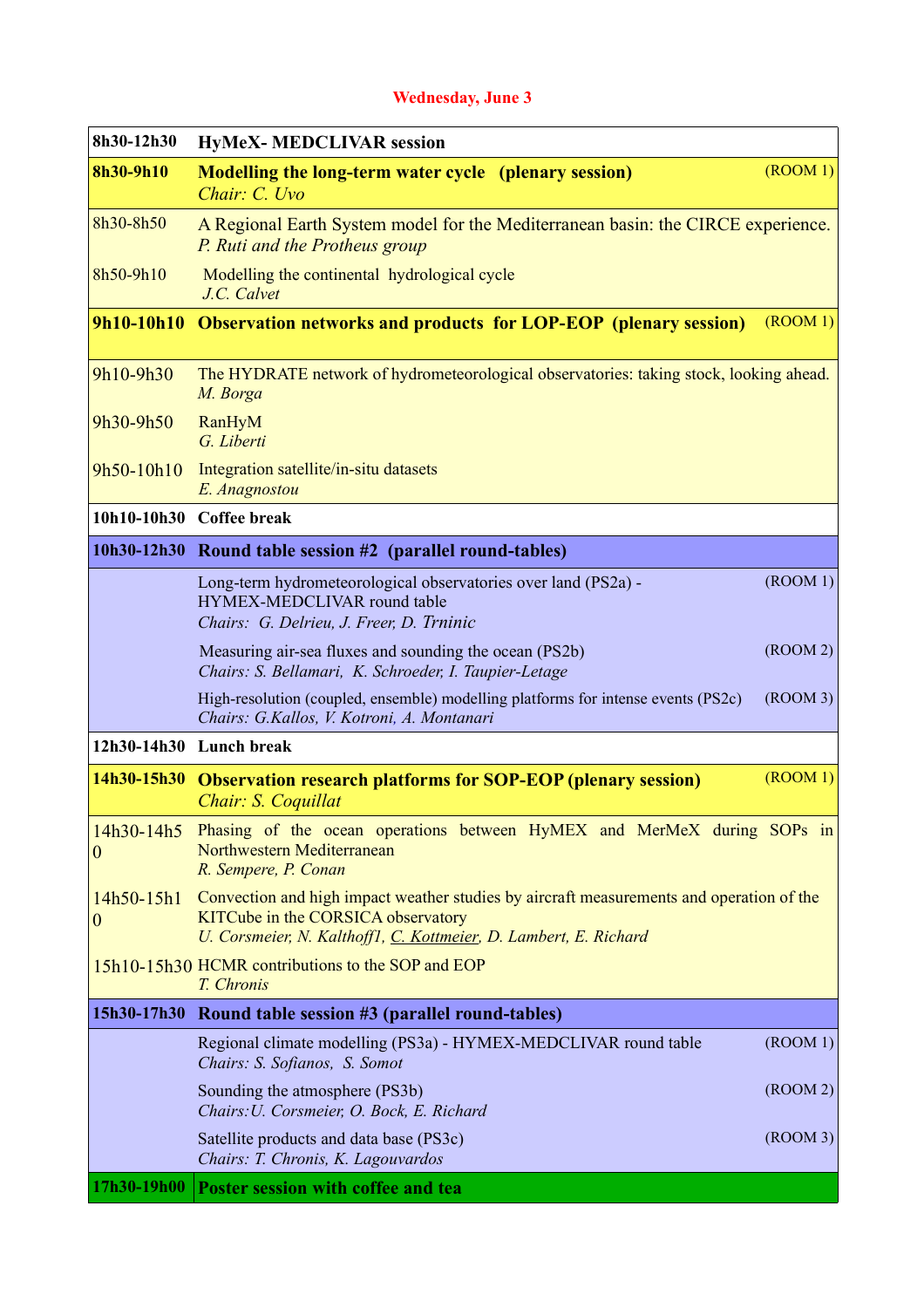### **Thursday, June 4**

| 8h30-9h30   | <b>Modelling of Mediterranean intense events during SOP-EOP</b><br>(plenary session)                           | $($ <i>ROOM</i> 1 $)$ |
|-------------|----------------------------------------------------------------------------------------------------------------|-----------------------|
|             | Chair: H. Giordani                                                                                             |                       |
| 8h30-8h50   | Mesoscale modelling and predictability of precipitating systems<br>S. Davolio                                  |                       |
| 8h50-9h10   | Extreme event impact on 3D Thermohaline structure variability in the Aegean-Levantine<br>region<br>S. Sofianos |                       |
| 9h10-9h30   | Adaptative observations with balloons in Mediterranean<br>A. Doerenbecher                                      |                       |
| 9h30-11h30  | Round table session #4 (parallel round-tables)                                                                 |                       |
|             | Real-time modelling platforms during SOP/EOP (PS4a)<br>Chairs: G. Boni, B. Ivanèan-Picek, J.M. Lellouche       | $($ ROOM $2)$         |
|             | Measuring surface fluxes over land and sounding continental surfaces (PS4b)<br>Chairs: J.C. Calvet, A. Chanzi  | $($ ROOM $3)$         |
|             | Coordination with international programs and agencies (PS4c)<br>Chairs: P. Lionello, P. Drobinski              | (ROOM 1)              |
| 11h30-11h50 | <b>Coffee break</b>                                                                                            |                       |
| 11h50-13h10 | Rendering of the round table sessions #1 and #2 (plenary session)<br>Chair: S. Gualdi                          | (ROOM 1)              |
| 13h10-15h00 | Lunch break                                                                                                    |                       |
| 15h00-16h15 | Rendering of the round table sessions #3 and #4 (plenary session)<br>Chair: M. del C. Llasat                   | $($ ROOM $1)$         |
|             | 16h15-16h35 Coffee break                                                                                       |                       |
| 16h35-18h00 | <b>General discussion (plenary session)</b>                                                                    | $($ ROOM $1)$         |
| 18h00-20h00 | HyMeX ISSC meeting (to be continued on Friday, 5)                                                              |                       |
| 20h00       | Cocktail                                                                                                       |                       |